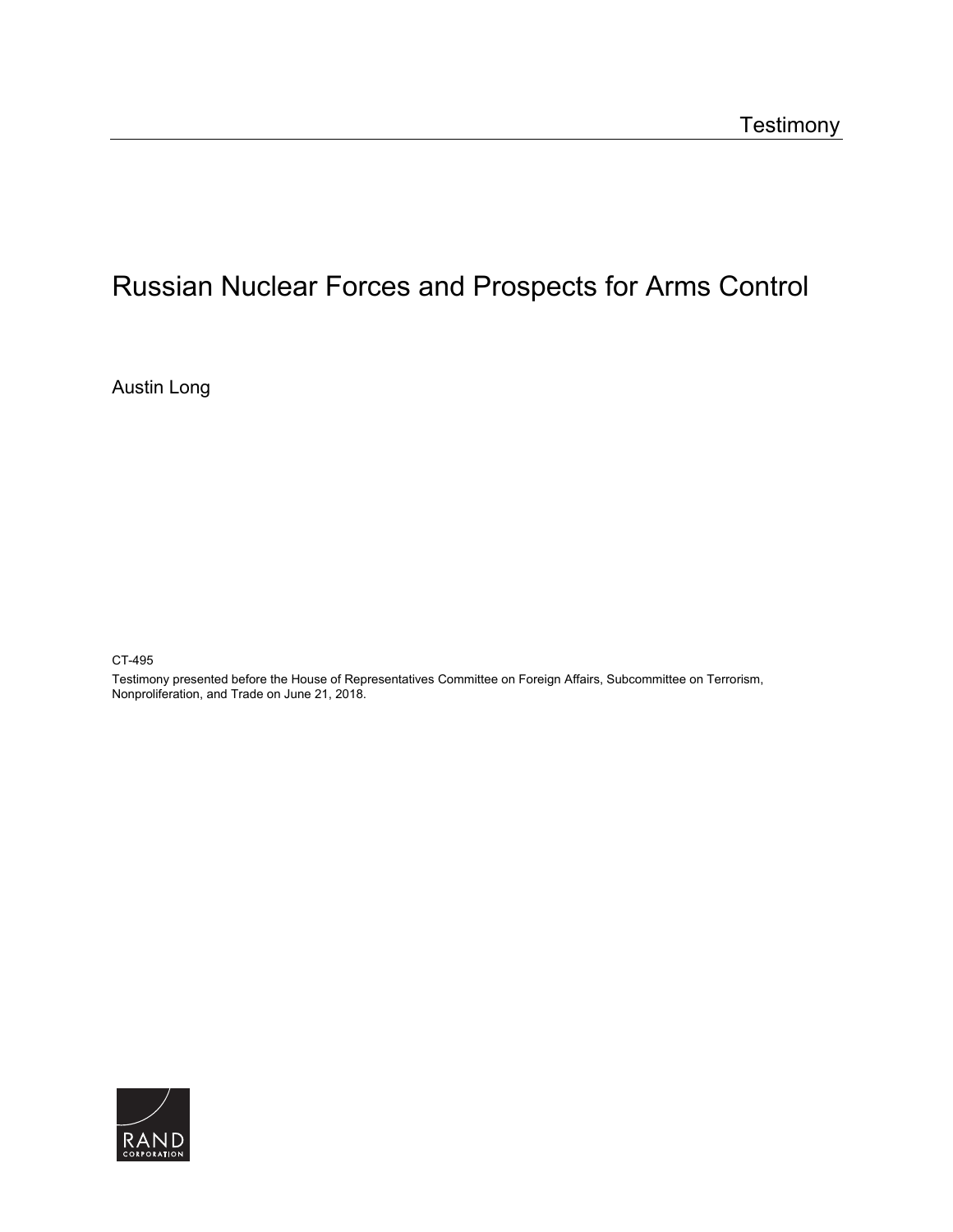For more information on this publication, visit [www.rand.org/pubs/testimonies/CT495.html](http://www.rand.org/pubs/testimonies/CT495.html) 

**Testimonies** 

RAND testimonies record testimony presented or submitted by RAND associates to federal, state, or local legislative committees; government-appointed commissions and panels; and private review and oversight bodies.

> Published by the RAND Corporation, Santa Monica, Calif. © Copyright 2018 RAND Corporation RAND<sup>®</sup> is a registered trademark.

Limited Print and Electronic Distribution Rights

This document and trademark(s) contained herein are protected by law. This representation of RAND intellectual property is provided for noncommercial use only. Unauthorized posting of this publication online is prohibited. Permission is given to duplicate this document for personal use only, as long as it is unaltered and complete. Permission is required from RAND to reproduce, or reuse in another form, any of its research documents for commercial use. For information on reprint and linking permissions, please visit [www.rand.org/pubs/permissions.html.](http://www.rand.org/pubs/permissions.html)

[www.rand.org](http://www.rand.org)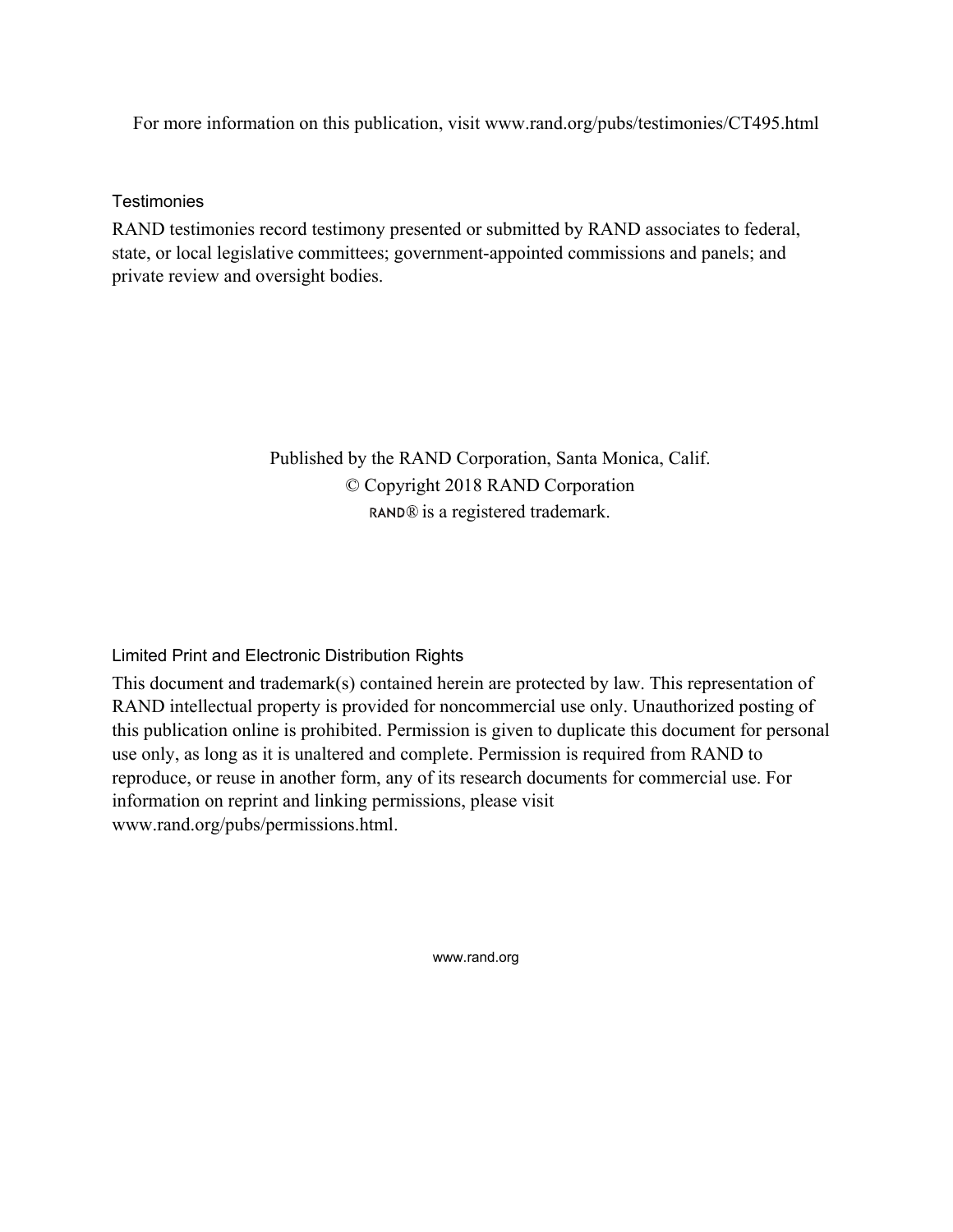*Russian Nuclear Forces and Prospects for Arms Control* 

Testimony of Austin Long<sup>1</sup> The RAND Corporation<sup>2</sup>

Before the Committee on Foreign Affairs Subcommittee on Terrorism, Nonproliferation, and Trade United States House of Representatives

June 21, 2018

n the eight years between the Obama and Trump Administrations' Nuclear Posture Reviews (NPRs), U.S.-Russia relations have grown increasingly confrontational, as vividly demonstrated in the arenas of nuclear forces and arms control. Two events underscore how In the eight years between the Obama and Trump Administrations' Nuclear Posture Review (NPRs), U.S.-Russia relations have grown increasingly confrontational, as vividly demonstrated in the arenas of nuclear forces and arms Barack Obama signed the New Strategic Arms Reduction Treaty (New START) to much fanfare. In contrast, in March 2018, Medvedev's successor (and predecessor), Vladimir Putin, revealed two new Russian strategic nuclear delivery systems not covered in the text of New START.

In this statement, I draw upon unclassified sources to summarize developments in Russian nuclear forces and strategy over the past eight years as well as some of the factors driving those developments. I will then discuss the implications of Russian nuclear developments for arms control.

#### What Has Happened with Russia's Nuclear Weapons?

Since the signing of New START, Russia has continued modernizing much of its nuclear arsenal, as succinctly described in the 2018 U.S. NPR.<sup>3</sup> Russia's Strategic Rocket Forces have deployed a new intercontinental ballistic missile (ICBM), the SS-27 Mod 2, which can be mobile

<sup>&</sup>lt;sup>1</sup> The opinions and conclusions expressed in this testimony are the author's alone and should not be interpreted as representing those of the RAND Corporation or any of the sponsors of its research.

<sup>&</sup>lt;sup>2</sup> The RAND Corporation is a research organization that develops solutions to public policy challenges to help make communities throughout the world safer and more secure, healthier and more prosperous. RAND is nonprofit, nonpartisan, and committed to the public interest.

<sup>3</sup> U.S. Department of Defense, *Nuclear Posture Review*, Washington, D.C., 2018, p. 8.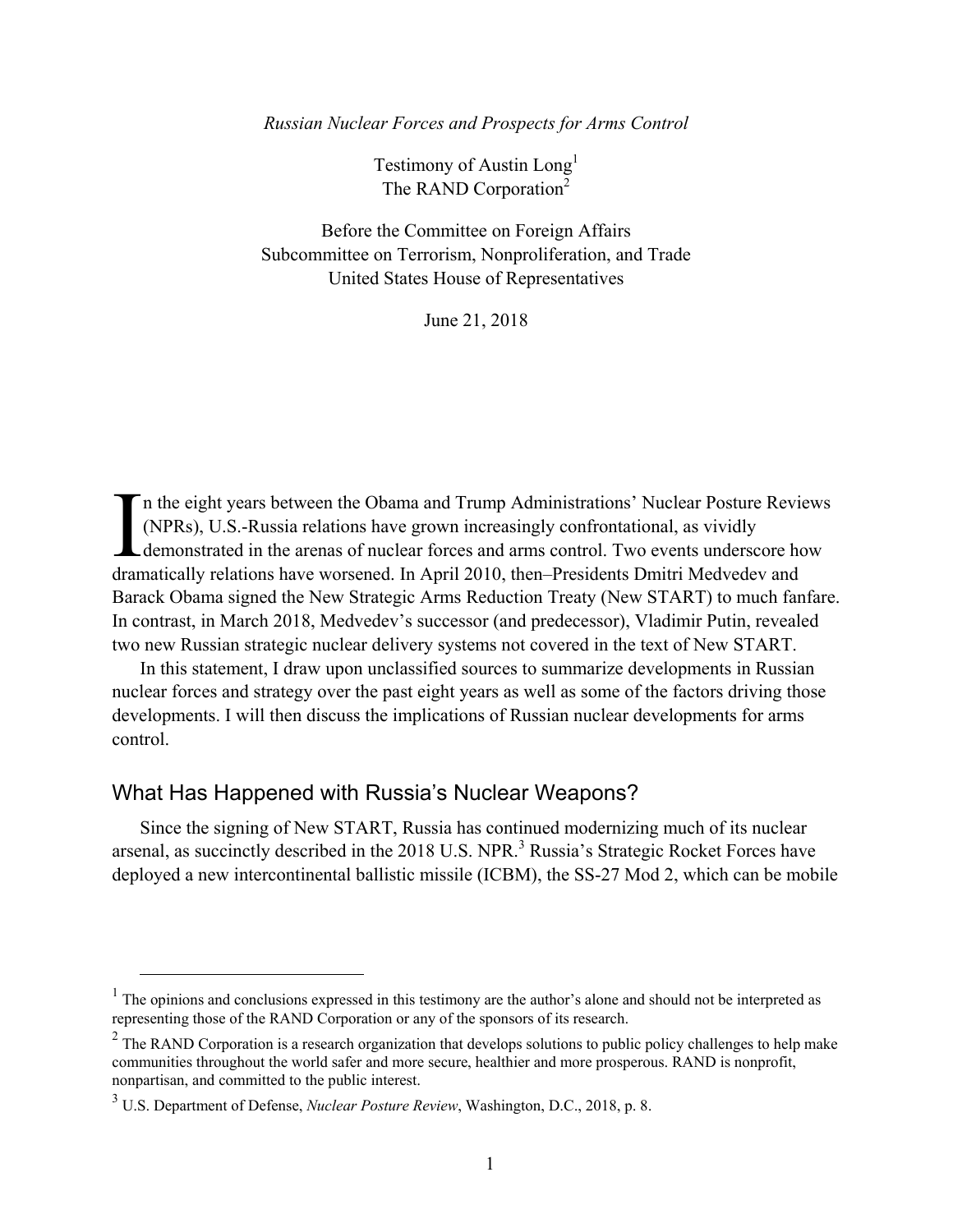or silo-based.<sup>4</sup> It has also continued development of the SS-X-30 heavy ICBM and has begun or extended development of two other ICBMs.<sup>5</sup>

The Russian Navy has deployed a new submarine-launched ballistic missile (SLBM), the SS-N-32, and a new submarine-launched cruise missile, the SS-N-30A.<sup>6</sup> The latter system can deliver conventional and possibly nuclear warheads; the conventionally armed version has been used in Syria. In addition to new nuclear delivery systems, the navy has deployed two new nuclear-powered submarines, the *Borei*-class ballistic missile submarine and the *Yasen*-class attack submarine; the latter can carry the SS-N-30. The Russian Aerospace Forces have deployed a new long-range nuclear cruise missile, the Kh-102, and a conventional variant, the KH-101, and have begun development of a new medium-range missile that is likely to be nuclear capable.<sup>7</sup>

As Putin announced in March, Russia also has invested in two novel strategic nuclear delivery systems. The first is an extremely long-range nuclear-powered and nuclear-armed autonomous underwater vehicle, known as the Status-6 or Poseidon system. $8$  This system is capable of striking coastal cities or other targets from transoceanic ranges. The second is an intercontinental-range nuclear-powered and nuclear-armed cruise missile, which could hold at risk much, if not all, of the United States.<sup>9</sup>

Russia also continues to deploy shorter-range nuclear-capable delivery systems. In addition to the SS-26 short range missile system, which is deployed in parts of Russia that border the territory of the North Atlantic Treaty Organization (NATO), the U.S. government in 2014 declared Russia to be testing an intermediate-range ground-launched cruise missile in violation

 <sup>4</sup> U.S. National Air and Space Intelligence Center, *Ballistic and Cruise Missile Threat*, Wright-Patterson Air Force Base, Ohio, 2017, p. 26. The SS-27 Mod 2 carries multiple independently targetable warheads and is known in Russia as the RS-24 Yars.

 $<sup>5</sup>$  U.S. National Air and Space Intelligence Center, 2017, p. 29. The SS-X-30 is known in Russia as the RS-28</sup> Sarmat.

<sup>&</sup>lt;sup>6</sup> U.S. National Air and Space Intelligence Center, 2017, pp. 30 and 37; and U.S. Department of Defense, 2018, p. 8. The SS-N-32 is known in Russia as the RSM-56 Bulava, and the SS-N-30A is known as the 3M-14 Kalibr or Biryuza.

 $<sup>7</sup>$  U.S. National Air and Space Intelligence Center, 2017, p. 30.</sup>

<sup>&</sup>lt;sup>8</sup> Sputnik News, "'Doomsday Machine': Russia's New Weapon Reportedly Gets Nuclear Warhead (VIDEO)," webpage, May 17, 2018. As of June 18, 2018: [https://sputniknews.com/russia/201805171064549993-russia](https://sputniknews.com/russia/201805171064549993-russia-poseidon-system-torpedo/)[poseidon-system-torpedo/](https://sputniknews.com/russia/201805171064549993-russia-poseidon-system-torpedo/) 

<sup>&</sup>lt;sup>9</sup> Defence Blog, "New Russian Intercontinental Cruise Missile May Endanger US National Interests," webpage, March 25, 2018. As of June 18, 2018: [http://defence-blog.com/news/new-russian-intercontinental-cruise-missile](http://defence-blog.com/news/new-russian-intercontinental-cruise-missile-may-endanger-us-national-interests.html)[may-endanger-us-national-interests.html.](http://defence-blog.com/news/new-russian-intercontinental-cruise-missile-may-endanger-us-national-interests.html) The missile has been named *Burevestnik* (literally "messenger of the storm").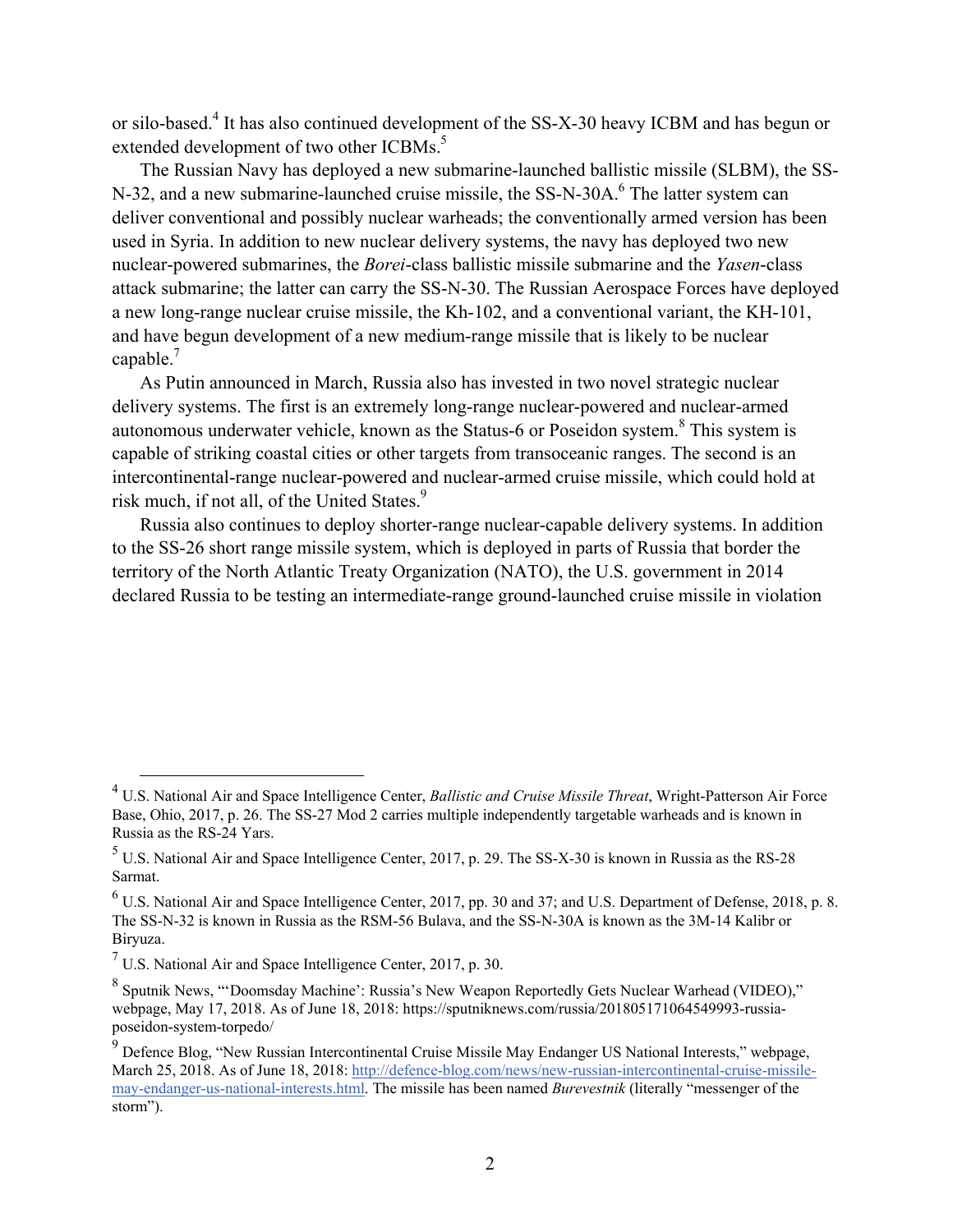of the Intermediate-Range Nuclear Forces (INF) Treaty.<sup>10</sup> The United States subsequently claimed that Russia was deploying this missile, known as the  $SSC-8$ <sup>11</sup>

While Russia and the United States are both engaged in nuclear modernization—as their respective arsenals still rely on systems built during the Cold War—Russia's modernization is much further along. Russia is also expanding its arsenal to include new systems, such as the two novel delivery systems Putin revealed in March and the alleged INF-violating SSC-8. In contrast, U.S. nuclear modernization concentrates on replacement, rather than expansion.<sup>12</sup> The next section addresses how Russian leaders might think about using this diverse and modernizing arsenal.

## What is Russian Nuclear Strategy?

Over the past several years, and especially since the release of the 2018 NPR, the nature of Russian nuclear strategy has been a topic of intense debate. On one side of the debate is a view that characterizes Russian nuclear strategy as willing, perhaps even eager, to use the threat of limited nuclear escalation for purposes of coercion. The NPR states

> Russian strategy and doctrine emphasize the potential coercive and military uses of nuclear weapons. It mistakenly assesses that the threat of nuclear escalation or actual first use of nuclear weapons would serve to "de-escalate" a conflict on terms favorable to Russia.<sup>13</sup>

Proponents of this view highlight certain aspects of Russia's professional military debates on nuclear weapons as well as Russian nuclear activities (including exercises) and messages during and after the 2014 Russian occupation of Crimea.<sup>14</sup> This view is sometimes referred to by the shorthand expression "escalate to de-escalate" or "escalate to win."

 <sup>10</sup> U.S. Department of State, *Adherence to and Compliance With Arms Control, Nonproliferation, and Disarmament Agreements and Commitments*, Washington, D.C., July 31, 2014. As of June 18, 2018: <https://www.state.gov/t/avc/rls/rpt/2014/230047.htm>

<sup>&</sup>lt;sup>11</sup> MissileThreat CSIS Missile Defense Project, "US Official Identifies Missile Believed to Violate INF Treaty," webpage, December 8, 2017. As of June 18, 2018: [https://missilethreat.csis.org/us-official-identifies-missile](https://missilethreat.csis.org/us-official-identifies-missile-believed-violate-inf-treaty/)[believed-violate-inf-treaty/.](https://missilethreat.csis.org/us-official-identifies-missile-believed-violate-inf-treaty/) The United States claims that the Russians designate this missile the Novator 9M729.

<sup>&</sup>lt;sup>12</sup> The U.S. modernization includes a gravity bomb, the B61-12, which will eventually replace multiple types of gravity bomb; the Ground-Based Strategic Deterrent, which will replace the Minuteman ICBM; the *Columbia*-class submarine, which will replace the *Ohio*-class submarine; the Long-Range Stand-Off weapon, which will replace the AGM-86 air-launched cruise missile; the replacement for the Trident D5 missile; and the B-21 Raider heavy bomber, which will replace the B-2 Spirit. The 2018 NPR also calls for supplemental nuclear capabilities, one of which (a new sea-launched cruise missile) might constitute expansion of the U.S. arsenal. See U.S. Department of Defense, 2018, p. xii.

 $13$  U.S. Department of Defense, 2018, p. 8.

<sup>&</sup>lt;sup>14</sup> See Brad Roberts, *The Case for U.S. Nuclear Weapons in the 21st Century*, Stanford, Calif.: Stanford University Press, 2016; David Johnson, *Russia's Conventional Precision Strike Capabilities, Regional Crises, and Nuclear Thresholds*, Livermore, Calif.: Lawrence Livermore National Laboratory Center for Global Security Research, 2018; Jacek Durkalec, "Nuclear-Backed 'Little Green Men:' Nuclear Messaging in the Ukraine Crisis," Warsaw: Polish Institute of International Affairs, 2015; and Katarzyna Zisk, "Escalation and Nuclear Weapons in Russia's Military Strategy," *The RUSI Journal*, May 2018.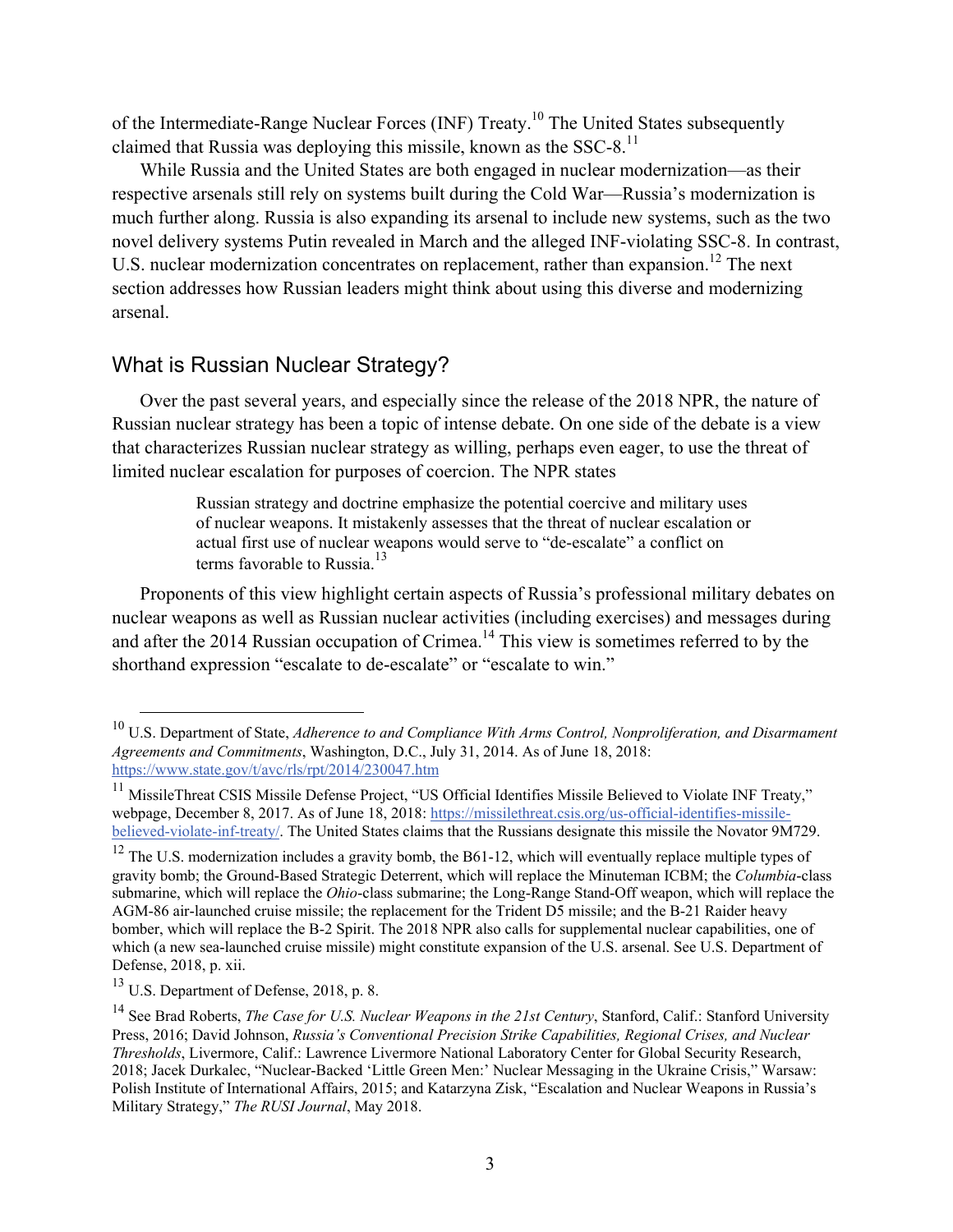The other view in the debate is that, while Russia remains serious about its nuclear arsenal, it has not substantially embraced a broadened coercive role for nuclear weapons. Analysts embracing this view argue that neither Russian doctrine nor exercises indicate that "escalate to de-escalate" is in fact a policy, and point to the Russian declaratory nuclear policy that nuclear weapons are intended to ensure the survival of the Russian state (and perhaps, depending on one's interpretation, the Putin regime).<sup>15</sup> Russia's major investments in non-nuclear forces is cited as supporting evidence for this view.

My own view of Russian nuclear strategy falls between these two perspectives.<sup>16</sup> Whatever the Russian military believes, senior Russian political leadership has been circumspect in describing the role of nuclear weapons in its strategy. While some Kremlin leaders have described nuclear strategy in expansive terms, Putin has been more reserved, noting in 2015: "We proceed from the assumption that nuclear weapons and other weapons are the means to protect our sovereignty and legitimate interests, not the means to behave aggressively or to fulfil some nonexistent imperial ambitions."<sup>17</sup>

This statement by Putin accords with Russian behavior. Whatever Russia's signaling with nuclear weapons was over Crimea, Putin and the rest of Russia's leadership clearly believed this situation was crucial to Russian security. Yet in other important but less crucial situations, Russia did not brandish the threat of nuclear weapons. For example, Russia did not invoke nuclear weapons following Turkey's downing of a Russian fighter in November 2015.<sup>18</sup>

Russian behavior, along with Russian acquisition of substantial non-nuclear capabilities, including long-range precision strike, offensive cyber, and counterspace systems, suggest Russian leaders are preparing for a variety of military options short of a massive nuclear exchange.19 These options would include limited nuclear use in dire circumstances. Yet dire circumstances, from a Russian perspective, could occur very quickly in a conflict, as discussed in the next section.

 <sup>15</sup> See Olga Oliker and Andrey Baklitsky, "The Nuclear Posture Review and Russian 'De-escalation:'A Dangerous Solution to a Non-Existent Problem," *War on the Rocks*, February 20, 2018. As of June 18, 2018: [https://warontherocks.com/2018/02/nuclear-posture-review-russian-de-escalation-dangerous-solution-nonexistent](https://warontherocks.com/2018/02/nuclear-posture-review-russian-de-escalation-dangerous-solution-nonexistent-problem)[problem;](https://warontherocks.com/2018/02/nuclear-posture-review-russian-de-escalation-dangerous-solution-nonexistent-problem) and Bruno Tertrais, "Russia's Nuclear Policy: Worrying for the Wrong Reasons," *Survival*, Vol. 60, No. 2, March–April 2018.

<sup>16</sup> For a more detailed discussion, see Austin Long, "Nuclear Strategy in an Era of Great Power Competition*," Texas National Security Review* Policy Roundtable, February 13, 2018a. As of June 18, 2018: <https://tnsr.org/roundtable/policy-roundtable-trump-administrations-nuclear-posture-review/#essay3>

 $17$  CBS Sixty Minutes, "All Eyes on Putin," webpage, September 27, 2015. As of June 18, 2018: <https://www.cbsnews.com/news/vladimir-putin-russian-president-60-minutes-charlie-rose/>

<sup>18</sup> Neil MacFarquhar, "Navigator of Downed Russian Plane Says There Was No Warning," *New York Times*, November 25, 2015. As of June 18, 2018:<https://www.nytimes.com/2015/11/26/world/europe/turkey-russia-jet.html>

<sup>19</sup> See similar arguments in Kristin ven Bruusgaard, "Russian Strategic Deterrence," *Survival*, Vol. 58, No. 4, August–September 2016, and Dmitri (Dima) Adamsky, "From Moscow with Coercion: Russian Deterrence Theory and Strategic Culture," *Journal of Strategic Studies*, Vol 41, No. 1-2, January-February 2018.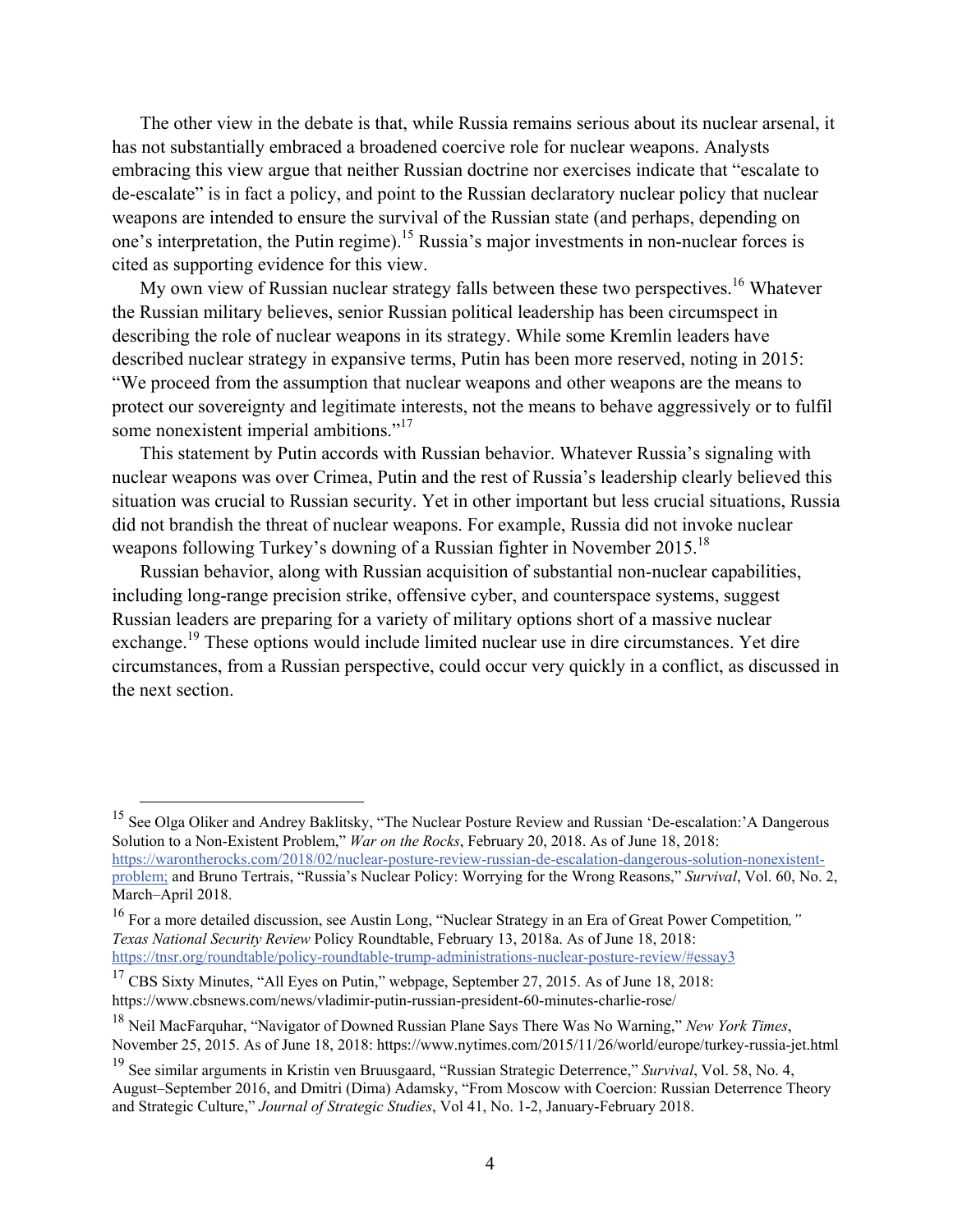### What Factors Are Driving Russian Nuclear Developments?

Russian nuclear strategy and forces have been developed to meet the challenges Russian leaders have identified in their security environment. The major challenges, which have their roots in the Cold War, are the United States and NATO, with China being an important but secondary challenge. Russian leaders perceive the United States as untrustworthy at a minimum, dating back to broken promises over NATO expansion, and as actively seeking to undermine the Russian government. $20$ 

Russian leaders have also greatly feared U.S. nuclear and missile defense capabilities since the Cold War. The Soviets were fearful that the combination of those capabilities could greatly reduce the effectiveness of a Soviet strike on the United States, undermining Soviet deterrence. In the 1970s, this fear led the Soviets to sign the Anti-Ballistic Missile (ABM) Treaty as well as accept the limits on the quantity of nuclear forces in the Strategic Arms Limitation Talks  $(SALT).^{21}$ 

Yet by the early 1980s, Soviet leaders were confronted with a growing qualitative improvement in U.S. nuclear forces and the prospect of the United States leaving the ABM Treaty with the announcement of the Strategic Defense Initiative (SDI, aka "Star Wars"). Soviet assessments became deeply pessimistic, with some indicating that by the mid-1990s, the Soviets might only be able to strike 100 targets in retaliation following a U.S. first strike.<sup>22</sup> If U.S. missile defenses were even modestly effective, that number might be reduced by half, while highly effective defenses might reduce that number to ten or perhaps even zero.

Russian leaders have inherited these Soviet fears from the 1980s, which were amplified following the U.S. withdrawal from the ABM Treaty in 2002. The developments over the past eight years in Russian nuclear strategy and forces have been an attempt to address these fears. Perhaps unsurprisingly, the two novel delivery systems Putin announced in March appear to have originated in the late Soviet period as means to circumvent SDI $^{23}$ 

Yet in addition to fears from the Soviet era, Russian leaders have two new fears. The first is the "precision revolution" in conventional munitions, which Russia has observed closely since the Gulf War in 1991. Based on these observations, the Russians now believe a massive firststrike volley of conventional precision munitions could be effective in neutralizing much of their strategic deterrent or crippling the government, highlighting U.S. "shock and awe"-style

 <sup>20</sup> Joshua Itzkowitz Shifrinson, "Deal or No Deal? The End of the Cold War and the U.S. Offer to Limit NATO Expansion," *International Security*, Vol. 46, No. 4, Spring 2016.

<sup>21</sup> For a more detailed discussion, see Austin Long, "Red Glare: The Origin and Implications of Russia's New Nuclear Weapons," *War on the Rocks*, March 26, 2018b. As of June 18, 2018: <https://warontherocks.com/2018/03/red-glare-the-origin-and-implications-of-russias-new-nuclear-weapons>

<sup>&</sup>lt;sup>22</sup> For more detailed discussion, see Brendan Rittenhouse Green and Austin Long, "The MAD Who Wasn't There: Soviet Reactions to the Late Cold War Nuclear Balance," *Security Studies*, Vol. 26, No. 4, 2017. See also the declassified report by the President's Foreign Intelligence Advisory Board, "The Soviet 'War Scare,'" February 15, 1990. As of June 18, 2018: [https://nsarchive2.gwu.edu/nukevault/ebb533-The-Able-Archer-War-Scare-Declassified-](https://nsarchive2.gwu.edu/nukevault/ebb533-The-Able-Archer-War-Scare-Declassified-PFIAB-Report-Released/)[PFIAB-Report-Released/](https://nsarchive2.gwu.edu/nukevault/ebb533-The-Able-Archer-War-Scare-Declassified-PFIAB-Report-Released/)

<sup>23</sup> See Long, 2018b.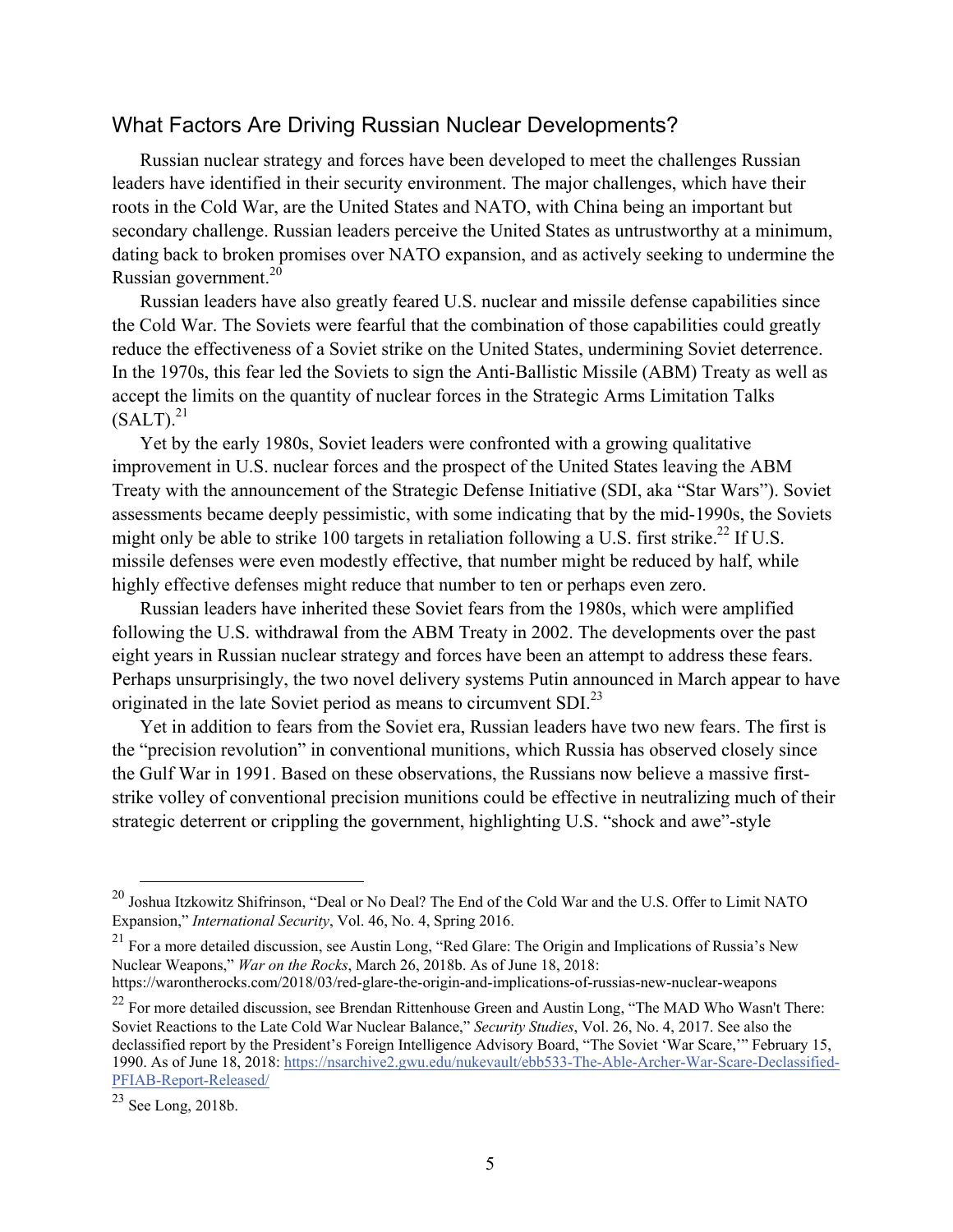campaigns.24 Moreover, the Russians believe the United States would be more likely to use conventional weapons in a first strike, making such a strike more likely than one that would have to rely on nuclear weapons.

The second difference is the emergence of so-called "color revolutions" on the Russian periphery—successful uprisings against Moscow-friendly regimes that the Russians believe the United States helped engineer.<sup>25</sup> Together, these two new fears have led Russian leadership to fear U.S.-sponsored unrest (as Russian leaders believe happened in Ukraine), backed up with precision munitions supplied by the United States and its allies. The Russians think they have seen this movie before in Serbia, Libya, Iraq, and, if not for timely Russian intervention, Syria.

This combination of new and old fears about the United States, whether justified or not, has shaped Russian nuclear strategy and forces. Crucially, these fears also could help precipitate a nuclear crisis between the United States and Russia, even if neither side truly has aggressive intentions. Russian leaders could perceive unrest or revolution in one of its neighbors (e.g., Belarus) as engineered by the United States and take what it believes to be appropriate defensive measures. U.S. and NATO leaders could take what from their perspective are equally defensive measures, resulting in a crisis and possible conflict.

Moreover, if conflict did happen, Russia might rapidly expend most of its non-nuclear military options. Its long-range precision strike arsenal, while capable, is not very large. Its offensive cyber and counterspace capabilities might likewise fail to terminate conflict and, as NATO mobilized, a conventional battle would inevitably begin to shift against Russia. Therefore, Russian military commanders might recommend limited nuclear use relatively quickly if non-nuclear capabilities failed to terminate the conflict promptly. Whether Russian political leaders would accept such a recommendation is unknowable, but this scenario underscores that, even if Russian intentions are largely defensive, nuclear crisis and even limited nuclear use is possible.<sup>26</sup> This possibility highlights the important but tenuous role of arms control, discussed in the final section.

## Prospects for Arms Control

Given the foregoing, prospects for arms control are grim. The United States maintains Russia is in violation of the INF Treaty, and Russia has leveled counteraccusations, including that U.S. European Phased Adaptive Approach missile defense launchers could be used to launch Tomahawk cruise missiles. There has been essentially no progress on this deadlock since 2014.

 <sup>24</sup> Thomas McCabe, "The Russian Perception of the NATO Aerospace Threat," *Air and Space Power Journal*, Vol. 30, No. 3, 2016.

<sup>&</sup>lt;sup>25</sup> Nicholas Bouchet, "Russia's "Militarization" of Colour Revolutions," Center for Security Studies-ETH Zurich, January 2016.

<sup>26</sup> See also Scott Boston and Dara Massicot, *The Russian Way of Warfare: A Primer*, Santa Monica, Calif.: RAND Corporation, PE-231-A, 2017. As of June 18, 2018: [https://www.rand.org/pubs/perspectives/PE231.html;](https://www.rand.org/pubs/perspectives/PE231.html) and Christopher S. Chivvis, Andrew Radin, Dara Massicot, and Clinton Bruce Reach, *Strengthening Strategic Stability with Russia*, Santa Monica, Calif.: RAND Corporation, PE-234-OSD, 2017. As of June 18, 2018: <https://www.rand.org/pubs/perspectives/PE234.html>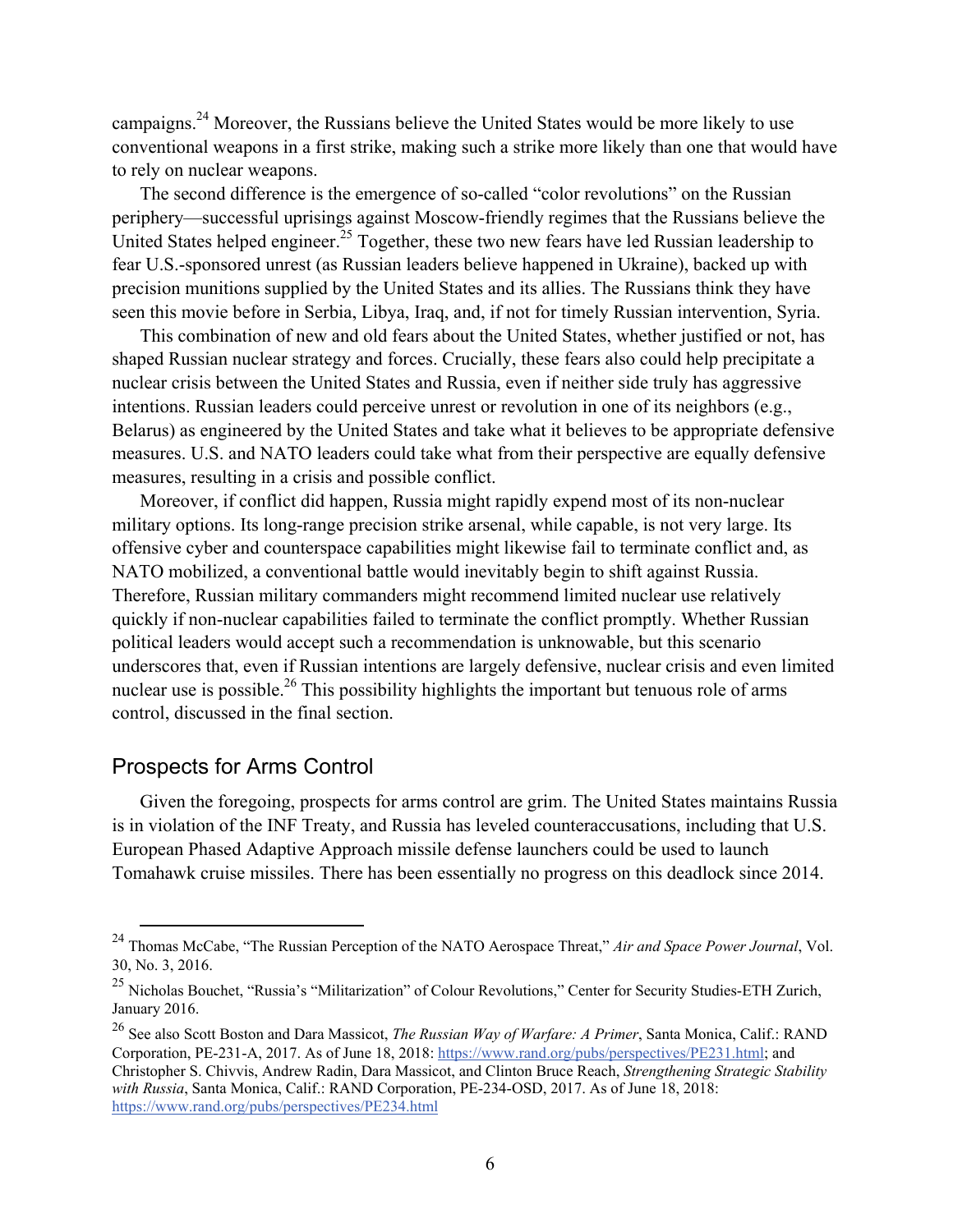In contrast, both sides agree they are broadly in compliance with New START limits of 700 deployed strategic launchers and 1,550 strategic warheads. Russia claims that in February 2018 (the deadline for meeting the treaty limits) it had deployed 1,444 warheads on 527 launchers.<sup>27</sup> The United States was likewise in compliance, though Russia has questioned some of the conversions intended to limit launcher numbers.

New START expires in 2021, although there is an option to extend it for five years with both parties' agreement. While there has been some discussion of New START extension, the progress of the dialogue appears frozen at present. The two sides have had sporadic contact on arms control issues, with strategic stability talks in Helsinki in September 2017. More recently, strategic stability was one of the topics of a meeting between Chairman of the Joint Chiefs of Staff General Joseph Dunford and Chief of the General Staff General Valery Gerasimov in June 2018.

Yet a fundamental impasse remains. From the U.S. perspective, as embodied in the 2018 NPR, Russia is an unrepentant violator of existing arms control agreements, most notably the INF Treaty. It may seek to use nuclear weapons for coercive purposes against the United States and its allies.<sup>28</sup> From the Russian perspective, the United States is a serial invader bent on destroying the Russian state (or at the very least Russian leadership). It is also seeking to neutralize Russia's strategic deterrent.

It is especially important to note that given Russia's long-standing fears, there is probably no future for formal, treaty-based U.S.-Russian arms control if the negotiations do not cover missile defense (with the possible exception of New START extension). The Russians sought unsuccessfully to include missile defense in New START negotiations. Today, with their "new" systems, they may believe they have a stronger bargaining position. Yet the United States would certainly want any new agreements to ensure Russia returns to compliance with the INF Treaty and to involve the two new Russian systems Putin revealed in March.

Given these divergent views, the instinct may be to simply walk away from arms control, allowing New START to expire and even withdrawing from the INF Treaty. While this is understandable, arms control can provide transparency and communication mechanisms that can help prevent nuclear crisis scenarios like the one described previously. For example, even as U.S.-Russia relations have grown tense, both sides have been able to undertake more than 130 onsite inspections while exchanging data thousands of times.<sup>29</sup>

The most comprehensive solution may be to start from scratch, with a broader set of negotiations that seeks new mutually acceptable limits on intermediate-range systems (to replace the INF Treaty), "new" Russian systems, and missile defenses. Yet the United States understandably seeks missile defenses against North Korea and Iran, even if it does not seek to neutralize Russia's strategic deterrent, as the Kremlin fears. Moreover, a comprehensive solution by its nature would likely take a very long time to negotiate.

 $^{27}$  U.S. State Department, "New START Treaty Aggregate Numbers of Strategic Offensive Arms, fact sheet, February 22, 2018. As of June 18, 2018:<https://www.state.gov/t/avc/newstart/278775.htm>

<sup>28</sup> See U.S. Department of Defense, 2018, pp. xvii and 8.

<sup>&</sup>lt;sup>29</sup> U.S. Department of State, "New Start Treaty Inspection Activities," webpage, undated. As of June 18, 2018: <https://www.state.gov/t/avc/newstart/c52405.htm>